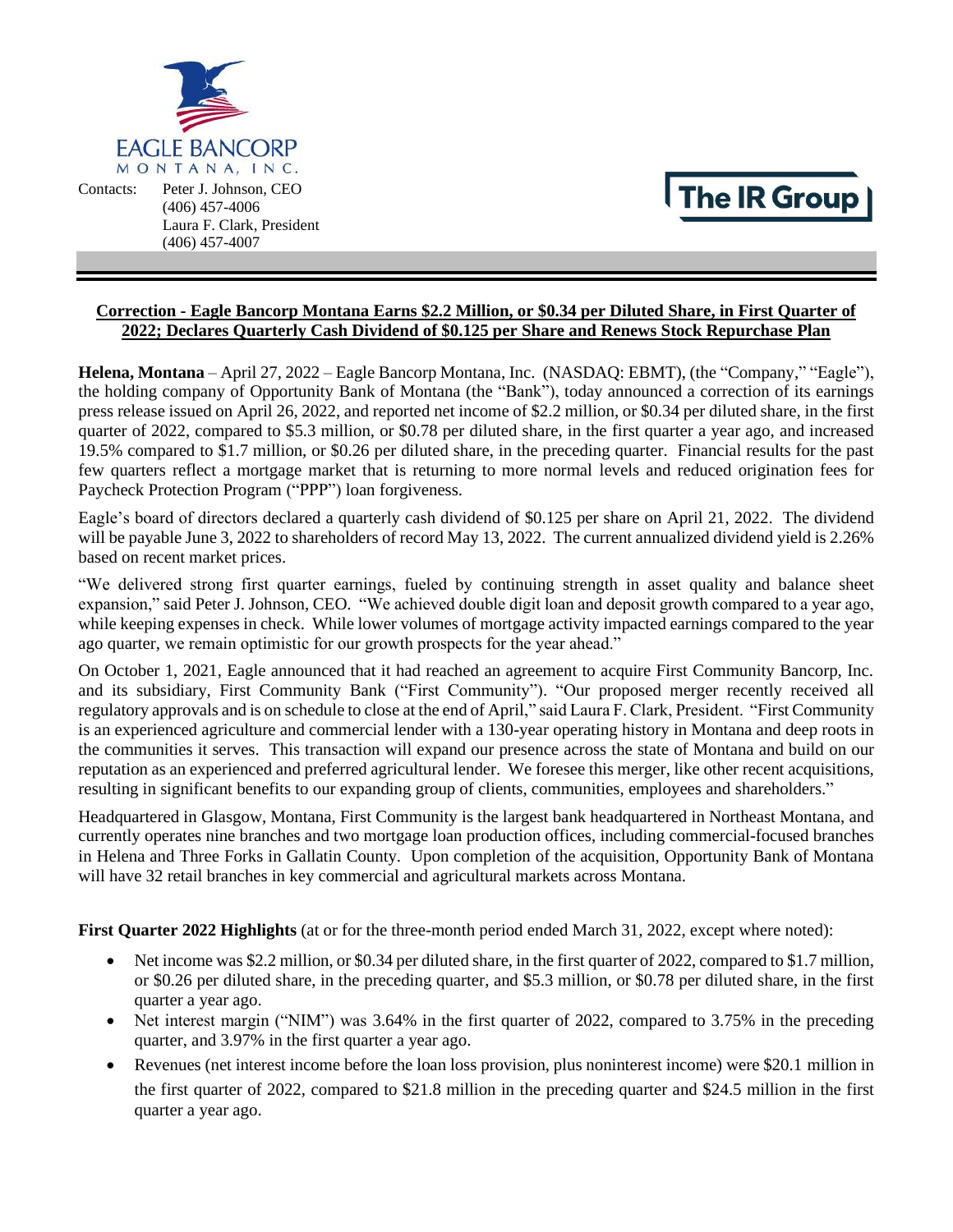- Remaining purchase discount on loans from acquisitions prior to 2021 totaled \$884,000 as of March 31, 2022.
- The accretion of the loan purchase discount into loan interest income from the Western Bank of Wolf Point, and previous acquisitions was \$108,000 in the first quarter of 2022, compared to interest accretion on purchased loans from acquisitions of \$171,000 in the preceding quarter.
- The allowance for loan losses represented 202.9% of nonperforming loans at March 31, 2022, compared to 146.7% a year earlier.
- Total loans increased 15.6% to \$958.7 million, at March 31, 2022, compared to \$829.3 million a year earlier and increased 2.7% compared to \$933.1 million at December 31, 2021.
- Total deposits increased 16.2% to \$1.27 billion at March 31, 2022, from \$1.09 billion a year ago, and increased 3.9% compared to \$1.22 billion at December 31, 2021.
- Eagle remained well capitalized with a tangible common shareholders' equity ratio of 8.24% at March 31, 2022.
- Paid a quarterly cash dividend of \$0.125 per share on March 4, 2022 to shareholders of record February 11, 2022.

# **Balance Sheet Results**

Eagle's total assets increased 13.8% to \$1.49 billion at March 31, 2022, compared to \$1.31 billion a year ago, and increased 3.9% from \$1.44 billion three months earlier.

Strong commercial real estate and commercial construction activity more than offset PPP loan forgiveness, causing the loan portfolio to grow approximately 15.6% compared to a year ago and grow approximately 2.7% from the previous quarter end.

Eagle originated \$177.5 million in new residential mortgages during the quarter and sold \$172.1 million in residential mortgages, with an average gross margin on sale of mortgage loans of approximately 3.62%. This production compares to residential mortgage originations of \$235.4 million in the preceding quarter with sales of \$239.0 million and an average gross margin on sale of mortgage loans of approximately 4.11%. There has been some margin compression due to increased competition.

Commercial real estate loans increased 31.3% to \$433.0 million at March 31, 2022, compared to \$329.8 million a year earlier. Commercial construction and development loans increased 58.5% to \$105.8 million, compared to \$66.7 million a year ago. Construction projects were slow to start in early 2021 due to COVID-19 concerns and initial supply chain issues, but have picked up in recent quarters. Agricultural and farmland loans decreased 6.0% to \$110.2 million at March 31, 2022, compared to \$117.2 million a year earlier. Residential mortgage loans decreased 1.7% to \$99.2 million, compared to \$100.9 million a year earlier. Commercial loans decreased 9.6% to \$98.5 million, compared to \$109.0 million a year ago, reflecting SBA PPP loan forgiveness. Home equity loans increased 1.0% to \$53.8 million, residential construction loans increased 15.2% to \$41.0 million, and consumer loans decreased 3.0% to \$18.8 million, compared to a year ago.

Total deposits increased 16.2% to \$1.27 billion at March 31, 2022, compared to \$1.09 billion at March 31, 2021, and increased 3.9% from \$1.22 billion at December 31, 2021. Noninterest-bearing checking accounts represented 29.3%, interest-bearing checking accounts represented 16.5%, savings accounts represented 18.3%, money market accounts comprised 24.6% and time certificates of deposit made up 11.3% of the total deposit portfolio at March 31, 2022.

Shareholders' equity was \$143.5 million at March 31, 2022, compared to \$155.8 million a year earlier and \$156.7 million three months earlier. The decrease compared to both the prior quarter and the first quarter a year ago is primarily due to unrealized losses on securities available-for-sale caused by the recent increase in interest rates. Tangible book value was \$18.08 per share, at March 31, 2022, compared to \$19.60 per share a year earlier and \$19.74 per share three months earlier.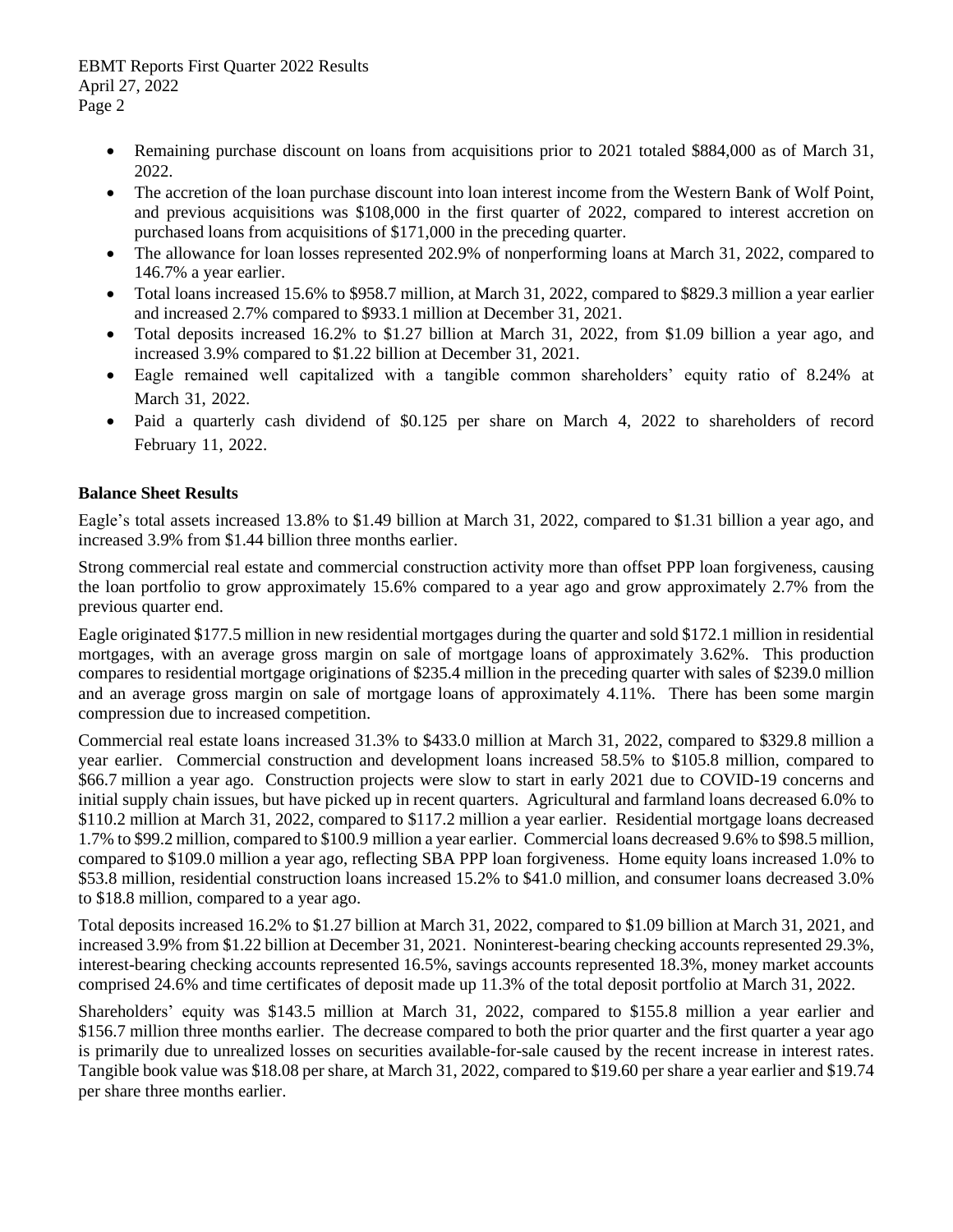#### **Operating Results**

"Lower yields on interest earning assets continued to put pressure on our NIM during the first quarter," said Johnson. "However, with the recent rate increase enacted by the Federal Reserve at the end of the quarter, we anticipate improvement in our NIM in future quarters, especially with the possibility of additional rate increases throughout the year." Eagle's NIM was 3.64% in the first quarter of 2022, compared to 3.75% in the preceding quarter, and 3.97% in the first quarter a year ago. The interest accretion on acquired loans totaled \$108,000 and resulted in a three basispoint increase in the NIM during the first quarter of 2022, compared to \$171,000 and a five basis-point increase in the NIM during the preceding quarter. PPP fee income on loans totaled \$177,000 and resulted in a five basis-point increase in the NIM during the first quarter of 2022, compared to \$407,000 and a 13 basis-point increase in the NIM during the previous quarter. PPP fee income of \$500,000 in the first quarter of 2021 resulted in an 18 basis-point increase in the NIM. The investment securities portfolio decreased to \$264.6 million at March 31, 2022, compared to \$271.3 million at December 31, 2021, which was driven by changes in market values. However, the portfolio increased \$84.4 million from \$180.3 million at March 31, 2021 due to purchases resulting from excess liquidity levels. Average yields on earning assets for the first quarter decreased to 3.92% from 4.28% a year ago.

Eagle's first quarter revenues decreased to \$20.1 million, compared to \$21.8 million in the preceding quarter and \$24.5 million in the first quarter a year ago. The decrease compared to the first quarter a year ago was largely due to lower volumes in mortgage banking activity.

Net interest income, before the loan loss provision, decreased 1.7% to \$11.8 million in the first quarter, compared to \$12.0 million in the fourth quarter of 2021, and increased 6.3% compared to \$11.1 million in the first quarter of 2021. The decrease compared to the prior quarter reflected lower origination fees for PPP loan payoffs or forgiveness during the current quarter, compared to the prior quarter.

Eagle's total noninterest income decreased 14.6% to \$8.3 million in the first quarter of 2022, compared to \$9.7 million in the preceding quarter, and decreased 38.1% compared to \$13.4 million in the first quarter a year ago. Net mortgage banking, the largest component of noninterest income, totaled \$6.2 million in the first quarter of 2022, compared to \$7.7 million in the preceding quarter and \$11.8 million in the first quarter a year ago. These decreases were driven by a decline in net gain on sale of mortgage loans, as well as changes in the fair value of loans held-for sale and derivatives. These changes are largely driven by the reduced volumes in mortgage activity.

First quarter noninterest expense decreased to \$16.9 million, compared to \$19.1 million in the preceding quarter and \$17.2 million in the first quarter a year ago. The decrease compared to both the prior quarter and the year ago quarter reflects lower commissions paid on residential mortgage originations. Acquisition costs were also down for the first quarter of 2022 compared to the preceding quarter related to the proposed merger with First Community.

For the first quarter of 2022, the income tax provision totaled \$695,000, for an effective tax rate of 23.9%, compared to \$632,000 in the preceding quarter, and \$1.8 million in the first quarter of 2021.

# **Credit Quality**

The loan loss provision was \$279,000 in the first quarter of 2022, compared to \$285,000 in the preceding quarter and \$299,000 in the first quarter a year ago. The allowance for loan losses represented 202.9% of nonperforming loans at March 31, 2022, compared to 177.1% three months earlier and 146.7% a year earlier. Nonperforming loans decreased to \$6.3 million at March 31, 2022, compared to \$7.1 million at December 31, 2021, and \$8.1 million a year earlier. Local economies continue to rebound from the pandemic and loan quality has remained strong.

Eagle had \$346,000 in other real estate owned and other repossessed assets on its books at March 31, 2022. This compared to \$4,000 at December 31, 2021, and none at March 31, 2021.

Net loan charge-offs totaled \$79,000 in the first quarter of 2022, compared to net loan recoveries of \$15,000 in the preceding quarter and net loan recoveries of \$1,000 in the first quarter a year ago. The allowance for loan losses was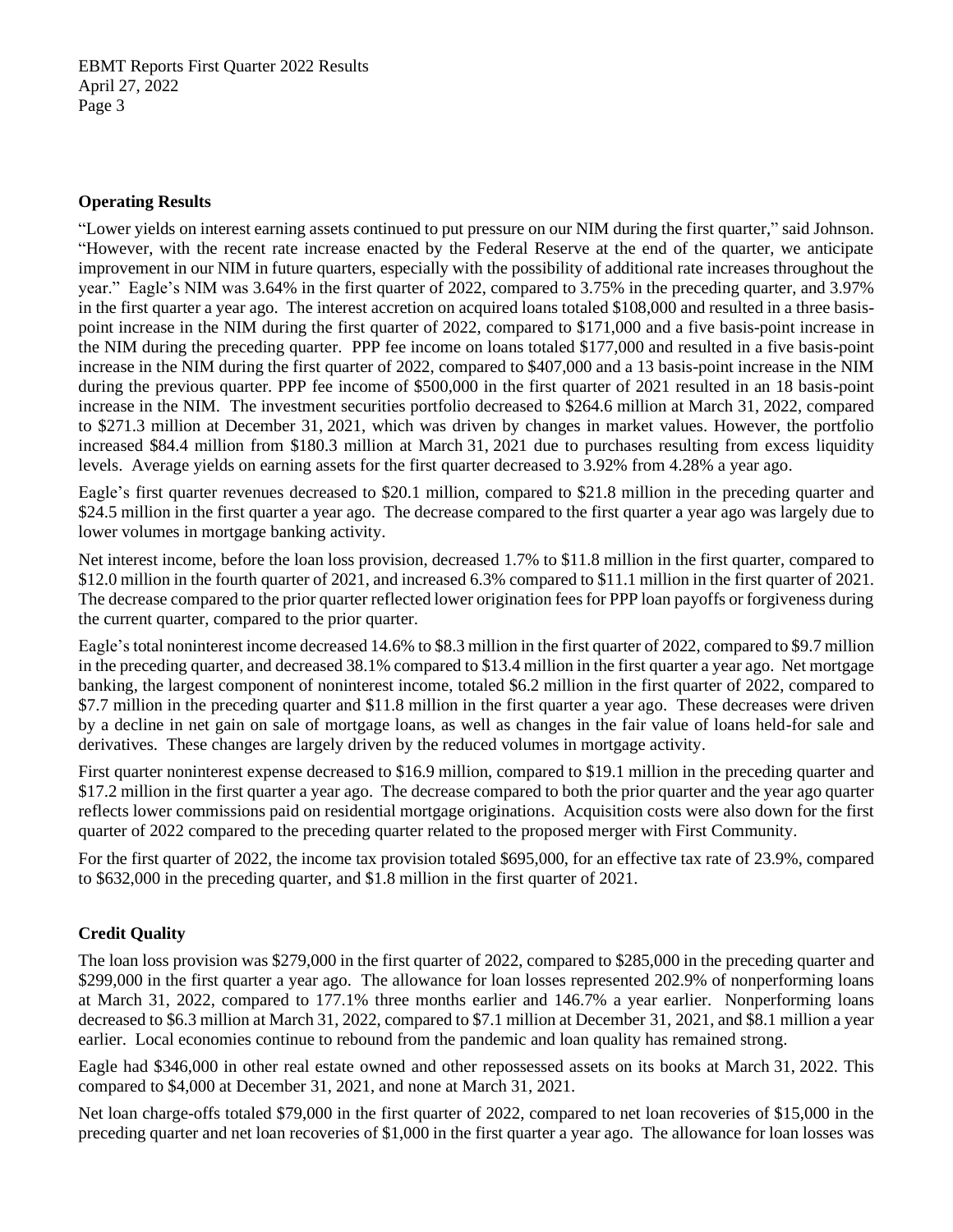\$12.7 million, or 1.32% of total loans, at March 31, 2022, compared to \$12.5 million, or 1.34% of total loans, at December 31, 2021, and \$11.9 million, or 1.43% of total loans, a year ago.

#### **Capital Management**

Eagle Bancorp Montana, Inc. continues to be well capitalized with the ratio of tangible common shareholders' equity (shareholders' equity, less goodwill and core deposit intangible) to tangible assets (total assets, less goodwill and core deposit intangible) of 8.24% as of March 31, 2022.

#### **Stock Repurchase Authority**

Eagle announced that its Board of Directors has authorized repurchase of up to 400,000 shares of its common stock, representing approximately 5.0% of outstanding shares, assuming the issuance of shares pursuant to the First Community acquisition scheduled to close at the end of April. Under the plan, shares may be purchased by the company on the open market or in privately negotiated transactions. The extent to which the Company repurchases its shares and the timing of such repurchase will depend upon market conditions and other corporate considerations. The plan is expected to be in place for approximately 12 months, but may be suspended, terminated or modified by the Company's Board of Directors at any time. The plan does not obligate the Company to purchase any particular number of shares.

#### **Recent Events**

On January 21, 2022, the Company completed the issuance of \$40.0 million in aggregate principal amount of subordinated notes due in 2032 in a private placement transaction to certain institutional accredited investors and qualified buyers. The notes will bear interest at an annual fixed rate of 3.50% payable semi-annually until August of 2027 at which point interest will accrue at a floating rate payable quarterly. A portion of the net proceeds were used to redeem \$10.0 million of 5.75% fixed senior notes due February 15, 2022.

#### **About the Company**

Eagle Bancorp Montana, Inc. is a bank holding company headquartered in Helena, Montana, and is the holding company of Opportunity Bank of Montana, a community bank established in 1922 that serves consumers and small businesses in Montana through 23 banking offices. Additional information is available on the Bank's website at [www.opportunitybank.com.](http://www.opportunitybank.com/) The shares of Eagle Bancorp Montana, Inc. are traded on the NASDAQ Global Market under the symbol "EBMT."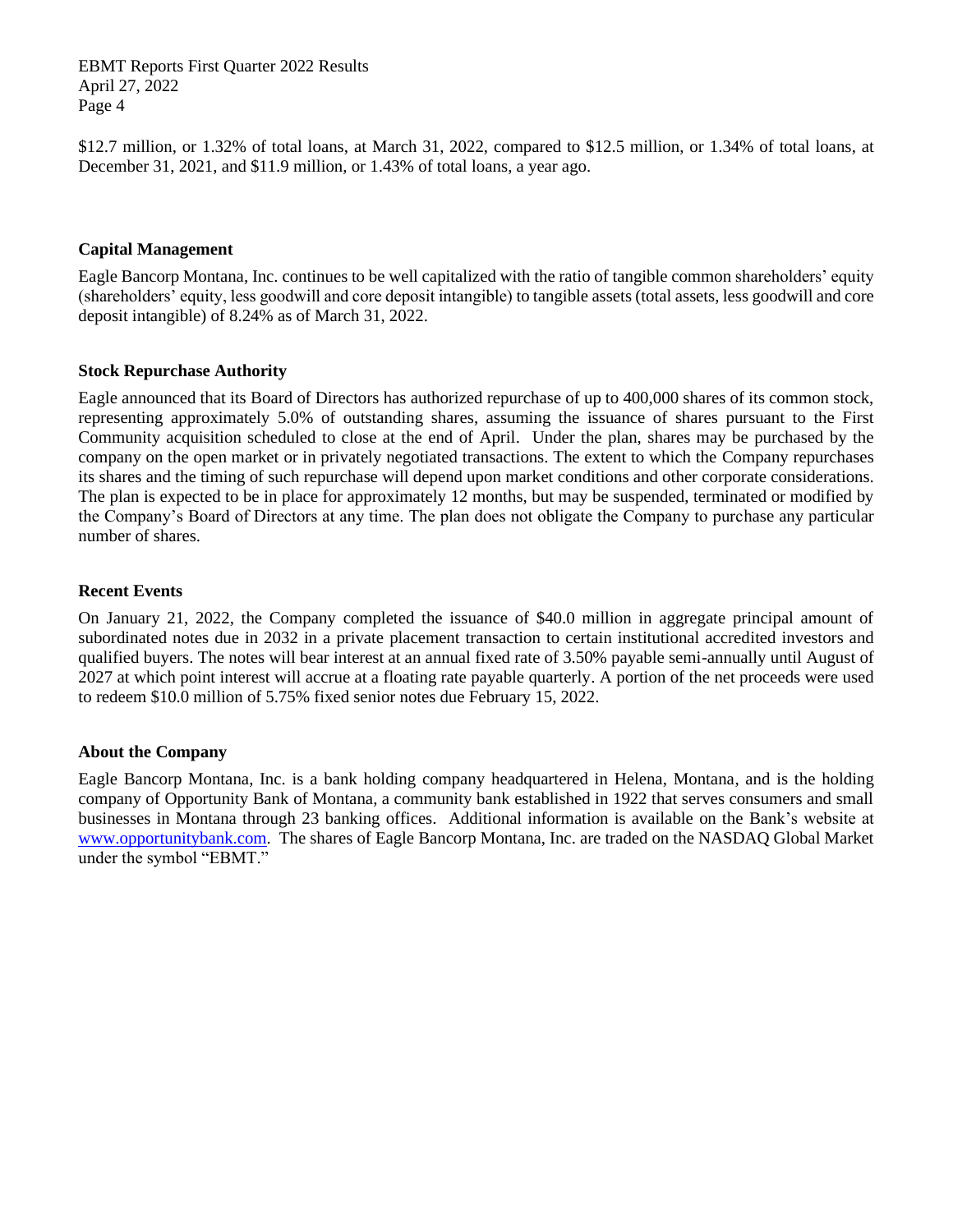#### **Forward Looking Statements**

*This release may contain certain "forward-looking statements" within the meaning of Section 27A of the Securities Act of 1933 and Section 21E of the Securities Exchange Act of 1934, and may be identified by the use of such words as "believe," "will"' "expect," "anticipate," "should," "planned," "estimated," and "potential." These forwardlooking statements include, but are not limited to statements of our goals, intentions and expectations; statements regarding our business plans, prospects, mergers, including the proposed transaction with First Community, growth and operating strategies; statements regarding the current global COVID-19 pandemic, statements regarding the asset quality of our loan and investment portfolios; and estimates of our risks and future costs and benefits. These forward-looking statements are based on current beliefs and expectations of our management and are inherently subject to significant business, economic and competitive uncertainties and contingencies, many of which are beyond our control. In addition, these forward-looking statements are subject to assumptions with respect to future business strategies and decisions that are subject to change. These factors include, but are not limited to, changes in laws or government regulations or policies affecting financial institutions, including changes in regulatory fees and capital requirements; general economic conditions and political events, either nationally or in our market areas, that are worse than expected; the duration and impact of the COVID-19 pandemic, including but not limited to the efficiency of the vaccine rollout, new variants, steps taken by governmental and other authorities to contain, mitigate and combat the pandemic, adverse effects on our employees, customers and third-party service providers, the increase in cyberattacks in the current work-from-home environment, the ultimate extent of the impacts on our business, financial position, results of operations, liquidity and prospects, continued deterioration in general business and economic conditions could adversely affect our revenues and the values of our assets and liabilities, lead to a tightening of credit and increase stock price volatility, and potential impairment charges; competition among depository and other financial institutions; loan demand or residential and commercial real estate values in Montana; the concentration of our business in Montana; our ability to continue to increase and manage our commercial real estate, commercial business and agricultural loans; the costs and effects of legal, compliance and regulatory actions, changes and developments, including the initiation and resolution of legal proceedings (including any securities, bank operations, consumer or employee litigation); inflation and changes in the interest rate environment that reduce our margins or reduce the fair value of financial instruments; adverse changes in the securities markets; other economic, governmental, competitive, regulatory and technological factors that may affect our operations; cyber incidents, or theft or loss of Company or customer data or money; the effect of our recent acquisitions, including the failure to achieve expected revenue growth and/or expense savings, the failure to effectively integrate their operations and the diversion of management time on issues related to the integration.* 

*In addition, future factors related to the proposed transaction between Eagle and First Community, include, among others: the occurrence of any event, change or other circumstances that could give rise to the right of one or both of the parties to terminate the definitive merger agreement between Eagle and First Community; the outcome of any legal proceedings that may be instituted against Eagle or First Community; the possibility that the proposed transaction will not close when expected or at all because conditions to the closing are not satisfied on a timely basis or at all; the risk that any announcements relating to the proposed combination could have adverse effects on the market price of the common stock of Eagle; the possibility that the anticipated benefits of the transaction will not be realized when expected or at all, including as a result of the impact of, or problems arising from, the integration of the two companies or as a result of the strength of the economy and competitive factors in the areas where Eagle and First Community do business; the possibility that the transaction may be more expensive to complete than anticipated, including as a result of unexpected factors or events; diversion of management's attention from ongoing business operations and opportunities; potential adverse reactions or changes to business or employee relationships, including those resulting from the announcement or completion of the transaction; Eagle's and First Community's success in executing their respective business plans and strategies and managing the risks involved in the foregoing; and other factors that may affect future results of Eagle and First Community; the business, economic and political conditions in the markets in which the parties operate; the risk that the proposed combination and its announcement could have an adverse effect on either or both parties' ability to retain customers and retain or hire key personnel and maintain relationships with customers; the risk that the proposed combination may be more difficult or time-*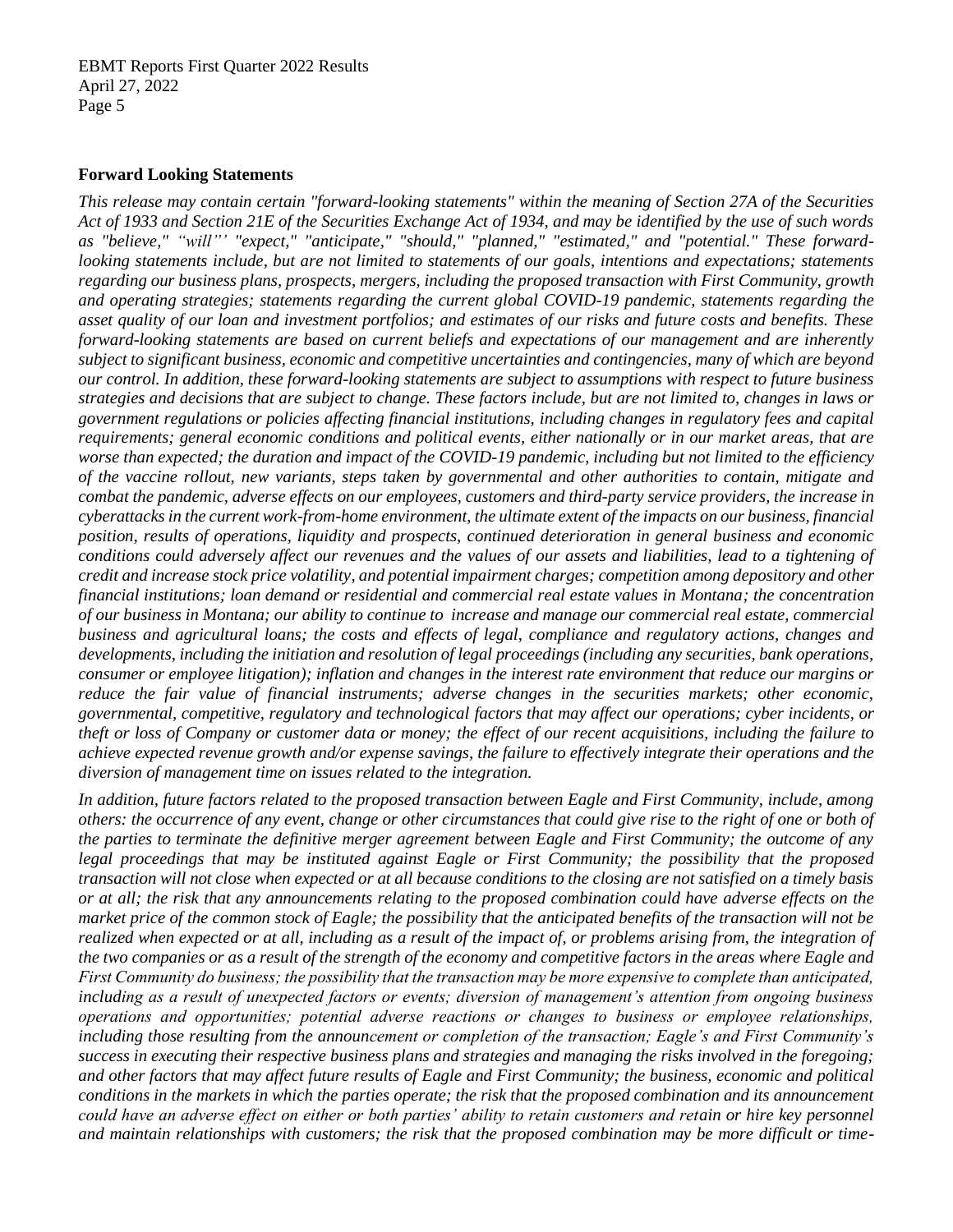*consuming than anticipated, including in areas such as sales force, cost containment, asset realization, systems integration and other key strategies; revenues following the proposed combination may be lower than expected, including for possible reasons such as unexpected costs, charges or expenses resulting from the transactions; the unforeseen risks relating to liabilities of Eagle or First Community that may exist; and uncertainty as to the extent of the duration, scope, and impacts of the COVID-19 pandemic on First Community, Eagle and the proposed combination.* 

*Because of these and other uncertainties, our actual future results may be materially different from the results indicated by these forward-looking statements. All information set forth in this press release is current as of the date of this release and the company undertakes no duty or obligation to update this information.*

## **Use of Non-GAAP Financial Measures**

In addition to results presented in accordance with generally accepted accounting principles utilized in the United States, or GAAP, the Financial Ratios and Other Data contains non-GAAP financial measures. Non-GAAP disclosures include: 1) core efficiency ratio, 2) tangible book value per share, 3) tangible common equity to tangible assets, 4) earnings per diluted share, excluding acquisition costs and 5) return on average assets, excluding acquisition costs. The Company uses these non-GAAP financial measures to provide meaningful supplemental information regarding the Company's operational performance and to enhance investors' overall understanding of such financial performance. In particular, the use of tangible book value per share and tangible common equity to tangible assets is prevalent among banking regulators, investors and analysts.

The numerator for the core efficiency ratio is calculated by subtracting acquisition costs and intangible asset amortization from noninterest expense. Tangible assets and tangible common shareholders' equity are calculated by excluding intangible assets from assets and shareholders' equity, respectively. For these financial measures, our intangible assets consist of goodwill and core deposit intangible. Tangible book value per share is calculated by dividing tangible common shareholders' equity by the number of common shares outstanding. We believe that this measure is consistent with the capital treatment by our bank regulatory agencies, which exclude intangible assets from the calculation of risk-based capital ratios and present this measure to facilitate the comparison of the quality and composition of our capital over time and in comparison, to our competitors.

Non-GAAP financial measures have inherent limitations, are not required to be uniformly applied, and are not audited. Further, the non-GAAP financial measure of tangible book value per share should not be considered in isolation or as a substitute for book value per share or total shareholders' equity determined in accordance with GAAP, and may not be comparable to a similarly titled measure reported by other companies. Reconciliation of the GAAP and non-GAAP financial measures are presented below.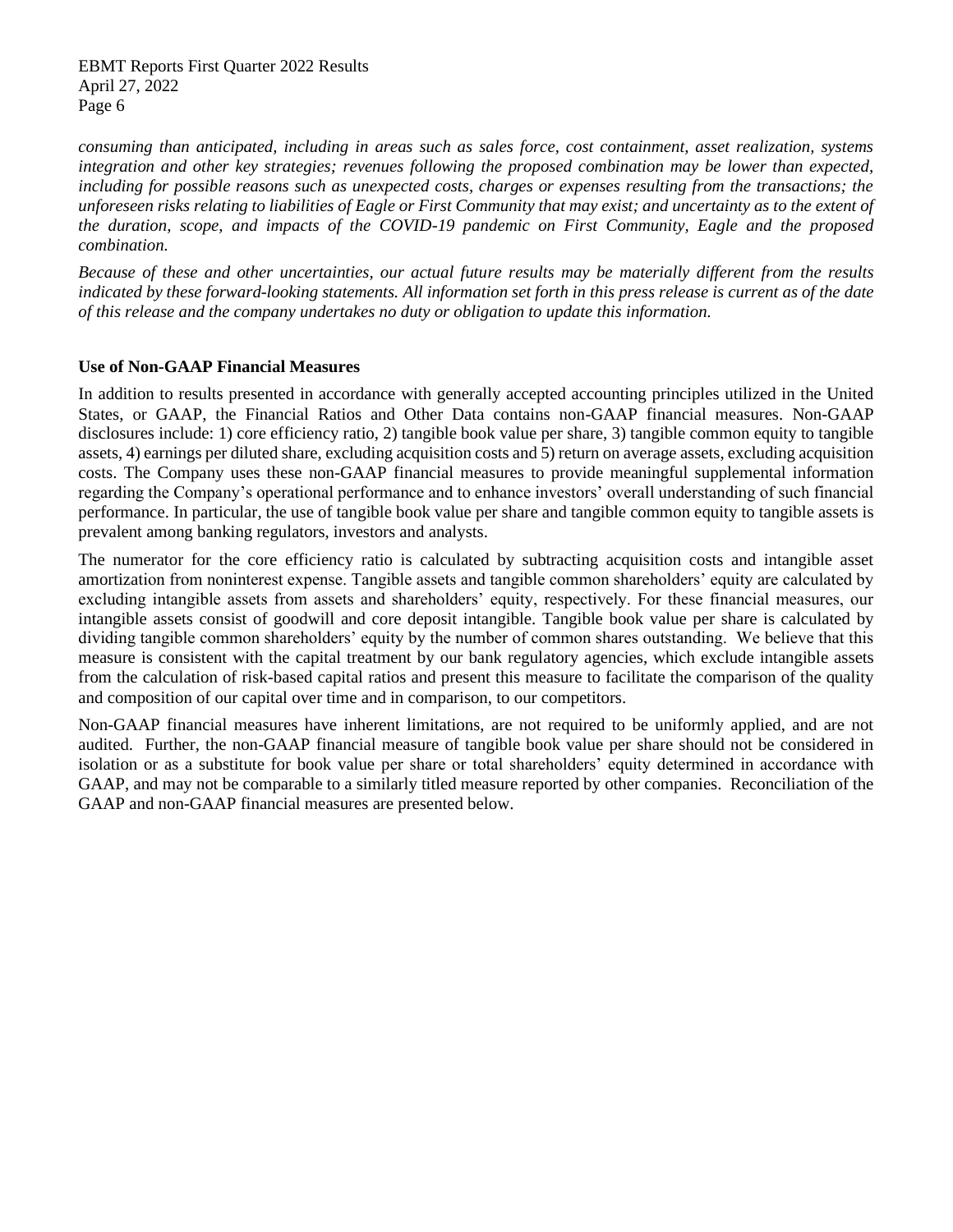Page 7

#### **Balance Sheet**

*(Dollars in thousands, except per share data)*

|                                                                                | March 31,<br>2022 |    | December 31,<br>2021 |  | March 31,<br>2021 |
|--------------------------------------------------------------------------------|-------------------|----|----------------------|--|-------------------|
| Assets:                                                                        |                   |    |                      |  |                   |
| Cash and due from banks                                                        | \$<br>17,516 \$   |    | 10,938 \$            |  | 17,199            |
| Interest bearing deposits in banks                                             | 62,697            |    | 43,669               |  | 87,165            |
| Federal funds sold                                                             | 14,889            |    | 6,827                |  | 6,859             |
| Total cash and cash equivalents                                                | 95,102            |    | 61,434               |  | 111,223           |
| Securities available-for-sale                                                  | 264,635           |    | 271,262              |  | 180,276           |
| Federal Home Loan Bank ("FHLB") stock                                          | 1,723             |    | 1,702                |  | 1,977             |
| Federal Reserve Bank ("FRB") stock                                             | 2,974             |    | 2,974                |  | 2,974             |
| Mortgage Ioans held-for-sale, at fair value                                    | 22,295            |    | 25.819               |  | 60,609            |
| Loans:                                                                         |                   |    |                      |  |                   |
| Real estate loans:                                                             |                   |    |                      |  |                   |
| Residential 1-4 family                                                         | 99,242            |    | 101,180              |  | 100,948           |
| Residential 1-4 family construction                                            | 40,968<br>432,976 |    | 45,635               |  | 35,558            |
| Commercial real estate                                                         |                   |    | 410,568              |  | 329,772<br>66,718 |
| Commercial construction and development<br>Farmland                            | 105,754<br>60,363 |    | 92,403<br>67,005     |  | 67,592            |
| Other loans:                                                                   |                   |    |                      |  |                   |
| Home equity                                                                    | 53,828            |    | 51,748               |  | 53,270            |
| Consumer                                                                       | 18,834            |    | 18,455               |  | 19,424            |
| Commercial                                                                     | 98,471            |    | 101,535              |  | 108,956           |
| Agricultural                                                                   | 49,836            |    | 46,335               |  | 49,642            |
| Unearned loan fees                                                             | (1,591)           |    | (1,725)              |  | (2, 541)          |
| <b>Total loans</b>                                                             | 958,681           |    | 933,139              |  | 829,339           |
| Allowance for loan losses                                                      | (12,700)          |    | (12,500)             |  | (11,900)          |
| Net loans                                                                      | 945,981           |    | 920,639              |  | 817,439           |
| Accrued interest and dividends receivable                                      | 5,750             |    | 5,751                |  | 5,451             |
| Mortgage servicing rights, net                                                 | 14,288            |    | 13,693               |  | 11,320            |
| Premises and equipment, net                                                    | 69,536            |    | 67,266               |  | 61,971            |
| Cash surrender value of life insurance, net                                    | 36,681            |    | 36,474               |  | 27,911            |
| Goodwill                                                                       | 20,798            |    | 20,798               |  | 20,798            |
| Core deposit intangible, net                                                   | 1,660             |    | 1,780                |  | 2,202             |
| Deferred tax asset, net                                                        | 3,776             |    |                      |  | 154               |
| Other assets<br><b>Total assets</b>                                            | \$<br>6,854       |    | 6,334                |  | 7,116             |
|                                                                                | 1,492,053         | \$ | 1,435,926 \$         |  | 1,311,421         |
| Liabilities:                                                                   |                   |    |                      |  |                   |
| Deposit accounts:                                                              |                   |    |                      |  |                   |
| Noninterest bearing                                                            | 371,818           |    | 368,846              |  | 331,589           |
| Interest bearing                                                               | 898,758           |    | 853,703              |  | 761,815           |
| Total deposits                                                                 | 1,270,576         |    | 1,222,549            |  | 1,093,404         |
| Accrued expenses and other liabilities                                         | 18,968            |    | 21,131               |  | 20,513            |
| Deferred tax liability, net                                                    |                   |    | 648                  |  |                   |
| FHLB advances and other borrowings                                             |                   |    | 5,000                |  | 11,862            |
| Other long-term debt, net                                                      | 58,986            |    | 29,869               |  | 29,811            |
| <b>Total liabilities</b>                                                       | 1,348,530         |    | 1,279,197            |  | 1,155,590         |
| Shareholders' Equity:                                                          |                   |    |                      |  |                   |
| Preferred stock (par value \$0.01 per share; 1,000,000 shares                  |                   |    |                      |  |                   |
| authorized; no shares issued or outstanding)                                   |                   |    |                      |  |                   |
| Common stock (par value \$0.01; 20,000,000 shares authorized;                  |                   |    |                      |  |                   |
| 7,110,833 shares issued; 6,694,811, 6,794,811 and 6,775,447 shares             |                   |    |                      |  |                   |
| outstanding at March 31, 2022, December 31, 2021 and                           |                   |    |                      |  |                   |
| March 31, 2021, respectively                                                   | 71                |    | 71                   |  | 71                |
| Additional paid-in capital                                                     | 80,960            |    | 80,832               |  | 77,744            |
| Unallocated common stock held by Employee Stock Ownership Plan                 | (5,586)           |    | (5, 729)             |  | (103)             |
| Treasury stock, at cost (416,022, 316,022 and 335,386 shares at                |                   |    |                      |  |                   |
| March 31, 2022, December 31, 2021 and March 31, 2021, respectively)            | (9,592)           |    | (7, 321)             |  | (4, 423)          |
| Retained earnings<br>Accumulated other comprehensive (loss) income, net of tax | 86,750<br>(9,080) |    | 85,383<br>3,493      |  | 78,586<br>3,956   |
| Total shareholders' equity                                                     | 143,523           |    | 156,729              |  | 155,831           |
| Total liabilities and shareholders' equity                                     | \$<br>1,492,053   | \$ | 1,435,926 \$         |  | 1,311,421         |
|                                                                                |                   |    |                      |  |                   |

*(Unaudited)*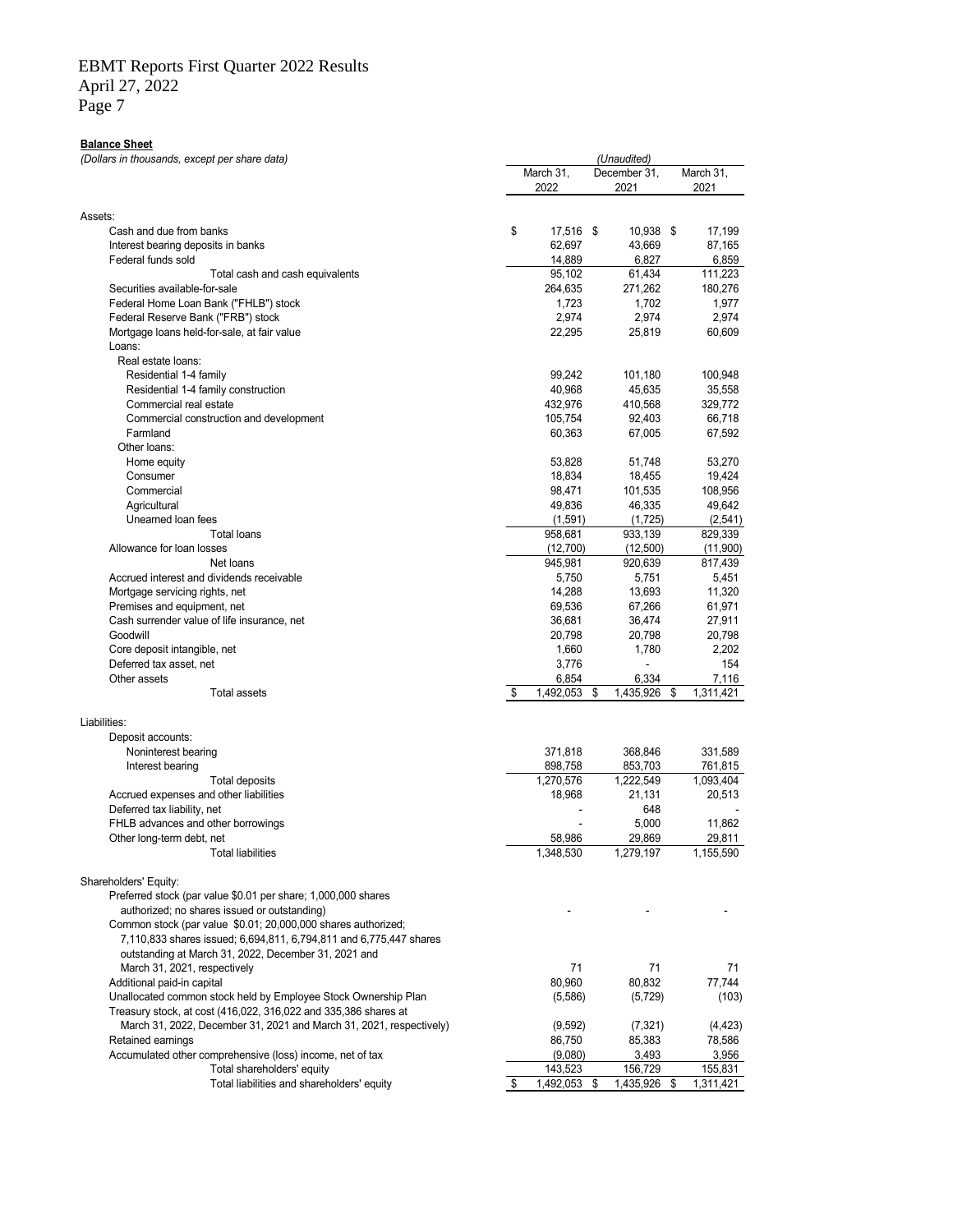# **Income Statement** *(Unaudited) (Dollars in thousands, except per share data)* March 31, December 31, March 31, 2022 2021 2021 Interest and dividend income: Interest and fees on loans **11,029 11,373** \$ 11,474 \$ 11,029 Securities available-for-sale 1,297 1,297 1,249 877 FRB and FHLB dividends 59 61 69 Other interest income 39 30 26 Total interest and dividend income 12,001 and the 12,001 and the 12,001 and the 12,001 and the 12,001 and the 12,001 Interest expense: Interest expense on deposits 312 356 402 FHLB advances and other borrowings and the borrowings and the state of the state of the state of the state of the state of the state of the state of the state of the state of the state of the state of the state of the stat Other long-term debt 605 390 390 Total interest expense 862 862 Net interest income 11,845 12,045 11,139 Loan loss provision 279 285 299 Net interest income after loan loss provision 11,566 11,566 11,760 10,840 Noninterest income: Service charges on deposit accounts **331** 329 273 Mortgage banking, net **6,245** 7,675 11,763 Interchange and ATM fees 425 and ATM fees 453 493 425 Appreciation in cash surrender value of life insurance 207 207 209 209 158 Net gain on sale of available-for-sale securities and the securities of the securities of the securities of the securities of the securities of the securities of the securities of the securities of the securities of the se Other noninterest income 1,057 997 774 Total noninterest income and the state of the state of the state of the state of the state of the state of the state of the state of the state of the state of the state of the state of the state of the state of the state o Noninterest expense: Salaries and employee benefits **10,381** 11,673 12,086 Occupancy and equipment expense 1,678 1,702 1,430 Data processing 1,297 and 1,297 and 1,251 and 1,369 and 1,297 Advertising 285 426 273 Amortization 122 142 144 Loan costs 546 610 722 FDIC insurance premiums 81 89 81 81 81 81 81 82 85 86 81 81 82 85 86 81 81 82 85 86 87 88 81 81 81 81 81 81 81 Professional and examination fees 382 356 356 382 Acquisition costs 317 726 Other noninterest expense 1,953 2,023 898 Total noninterest expense 16,948 19,116 17,213 Income before provision for income taxes 2,911 2,359 7,020 Provision for income taxes 695 632 1,755 Net income \$ 2,216 \$ 1,727 \$ 5,265 Basic earnings per share **being the struck of the struck of the struck of the struck of the struck of the struck of the struck of the struck of the struck of the struck of the struck of the struck of the struck of the stru** Diluted earnings per share **but a controlled earnings** per share **but a controlled earnings** per share **0.78** Basic weighted average shares outstanding example and the state of the G,506,133 6,543,192 6,775,447 Three Months Ended

Diluted weighted average shares outstanding and the control of the control of the 6,563,512 6,788,679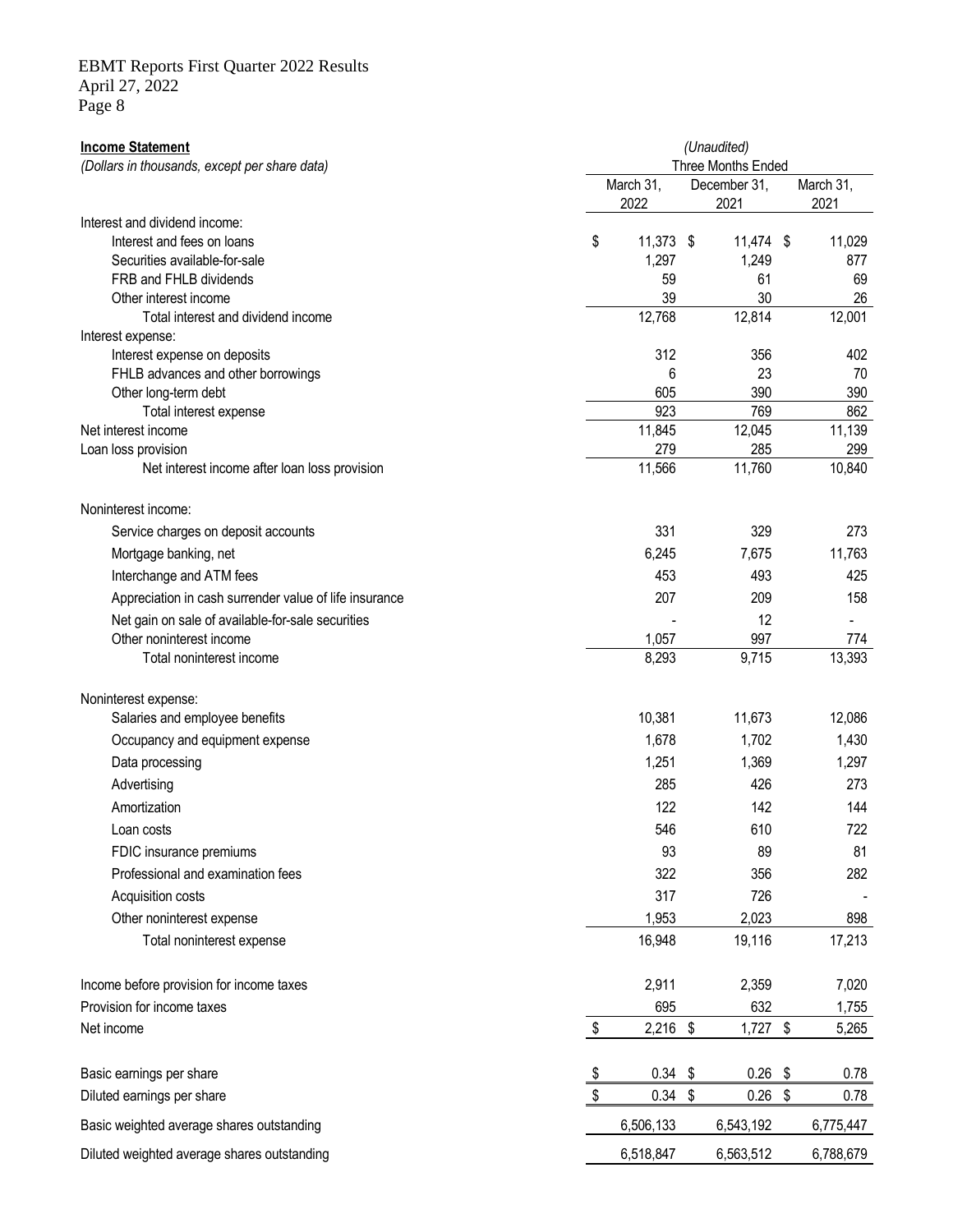# EBMT Reports First Quarter 2022 Results

April 27, 2022 Page 9

**ADDITIONAL FINANCIAL INFORMATION** *(Unaudited) (Dollars in thousands, except per share data)* March 31, December 31, March 31, 2022 2021 2021 **Mortgage Banking Activity (For the quarter):** Net gain on sale of mortgage loans the state of the state of the state of the state of the state of the state of the state of the state of the state of the state of the state of the state of the state of the state of the s Net change in fair value of loans held-for-sale and derivatives (535) (2,439) (2,456) Mortgage servicing income (loss), net 547 547 58) Mortgage banking, net **11,763 b** 11,763 **\$** 11,763 **Performance Ratios (For the quarter):** Return on average assets **1.65%** 1.65% 1.65% 1.65% 1.65% 1.65% 1.65% 1.65% 1.65% 1.65% 1.65% 1.65% 1.65% 1.65% 1.65% Return on average equity 13.50% 13.50% 13.50% 13.50% 13.50% 13.50% 13.50% 13.50% 13.50% 13.50% 13.50% 13.50% 13.50% 13.50% 13.50% 13.50% 13.50% 13.50% 13.50% 13.50% 13.50% 13.50% 13.50% 13.50% 13.50% 13.50% 13.50% 13.50% 1 Net interest margin 3.97% 3.97% 3.97% 3.97% 3.97% 3.97% 3.97% 3.97% 3.97% 3.97% 3.97% 3.97% 3.97% 3.97% 3.97% 3.97% 3.97% 3.97% 3.97% 3.97% 3.97% 3.97% 3.97% 3.97% 3.97% 3.97% 3.97% 3.97% 3.97% 3.97% 3.97% 3.97% 3.97% 3.97 Core efficiency ratio\* 69.58% 83.86% 69.58% 69.58% 83.86% 69.58% 69.58% 69.58% 69.58% 69.58% 69.58% 69.58% 69.58% 69.58% 69.58% 69.58% 69.58% 69.58% 69.58% 69.58% 69.58% 69.58% 69.58% 69.58% 69.58% 69.58% 69.58% 69.58% 69. **Asset Quality Ratios and Data:** March 31, December 31, March 31, 2022 2021 2021 Nonaccrual loans \$ 3,379 \$ 4,835 \$ 5,657 Loans 90 days past due and still accruing 210 and 270 contract and 270 contract 270 contract 270 contract 270 contract 270 contract 270 contract 270 contract 270 contract 270 contract 270 contract 270 contract 270 contract Restructured loans, net 1,843 and 1,843 and 2,611 and 2,224 and 2,224 and 1,843 Total nonperforming loans and the contract of the contract of the contract of the contract of the contract of the contract of the contract of the contract of the contract of the contract of the contract of the contract of Other real estate owned and other repossessed assets 346 4 - Total nonperforming assets 6,606 \$ 7,063 \$ Nonperforming loans / portfolio loans and the control of the control of the control of the control of the control of the control of the control of the control of the control of the control of the control of the control of Nonperforming assets / assets assets of the local control of the control of the control of the control of the control of the control of the control of the control of the control of the control of the control of the control Allowance for loan losses / portfolio loans 1.32% 1.32% 1.34% 1.43% 1.43% 1.43% 1.43% 1.43% 1.43% 1.43% 1.43% 1.43% 1.43% 1.43% 1.43% 1.43% 1.43% 1.52% 1.52% 1.52% 1.52% 1.52% 1.52% 1.52% 1.52% 1.52% 1.52% 1.52% 1.52% 1.52 Allowance / nonperforming loans<br>
Gross loan charge-offs for the quarter the contract of the quarter of the contract of the quarter of the quarter of the contract of the quarter of the contract of the quarter of the contrac Gross loan charge-offs for the quarter Gross loan recoveries for the quarter the the control of the quarter the control of the quarter the control of the control of the control of the control of the control of the quarter the control of the control of the contr Net loan charge-offs (recoveries) for the quarter  $\sim$  8  $\sim$  79 \$ (15) \$ (1) March 31, December 31, March 31,<br>2022 2021 2021 2021 **Capital Data (At quarter end):** Tangible book value per share\*\* https://www.facebook.com/inductory/state=19.000 \$ 19.74 \$ 19.60 Shares outstanding 6,694,811 6,794,811 6,775,447 Tangible common equity to tangible assets\*\*\*  $8.24\%$  9.49% 10.31% **Other Information:** Average total assets for the quarter  $\frac{1}{276,965}$   $\frac{1}{276,965}$   $\frac{1}{276,965}$ Average total assets year-to-date \$ 1,475,049 \$ 1,357,249 \$ 1,276,965 Average earning assets for the quarter  $\frac{1}{31}$  and  $\frac{1}{319}$ ,999  $\frac{1}{319}$ ,999  $\frac{1}{319}$ ,999  $\frac{1}{319}$ ,999  $\frac{1}{319}$  1,138,032 Average earning assets year-to-date \$ 1,319,999 \$ 1,209,715 \$ 1,138,032 Average loans for the quarter \*\*\*\* <br> **Average loans for the quarter \*\*\*\***  $\text{S}$  974,177 \$942,783 \$890,042 Average loans year-to-date \*\*\*\* <br> **Average loans year-to-date \*\*\*\***  $\qquad \qquad \qquad$  **974,177** \$974,177 \$914,804 \$890,042 Average equity for the quarter **155,971 Average equity for the quarter**  $\frac{1}{2}$  **158,203 \$ 158,208 \$ 155,971** Average equity year-to-date **being the set of the set of the set of the set of the set of the set of the set of the set of the set of the set of the set of the set of the set of the set of the set of the set of the set of** Average deposits for the quarter  $\frac{1}{2}$  and  $\frac{1}{2}$  and  $\frac{1}{2}$  and  $\frac{1}{2}$  and  $\frac{1}{2}$  and  $\frac{1}{2}$  and  $\frac{1}{2}$  and  $\frac{1}{2}$  and  $\frac{1}{2}$  and  $\frac{1}{2}$  and  $\frac{1}{2}$  and  $\frac{1}{2}$  and  $\frac{1}{2}$  and  $\frac{1}{2$ Three Months Ended As of or for the Three Months Ended

\* The core efficiency ratio is a non-GAAP ratio that is calculated by dividing non-interest expense, exclusive of acquisition

Average deposits year-to-date  $\qquad \qquad \qquad$  8 1,237,341 \$ 1,138,608 \$ 1,054,782

costs and intangible asset amortization, by the sum of net interest income and non-interest income.

\*\* The tangible book value per share is a non-GAAP ratio that is calculated by dividing shareholders' equity,

less goodwill and core deposit intangible, by common shares outstanding.

\*\*\* The tangible common equity to tangible assets is a non-GAAP ratio that is calculated by dividing shareholders'

equity, less goodwill and core deposit intangible, by total assets, less goodwill and core deposit intangible.

\*\*\*\* Includes loans held for sale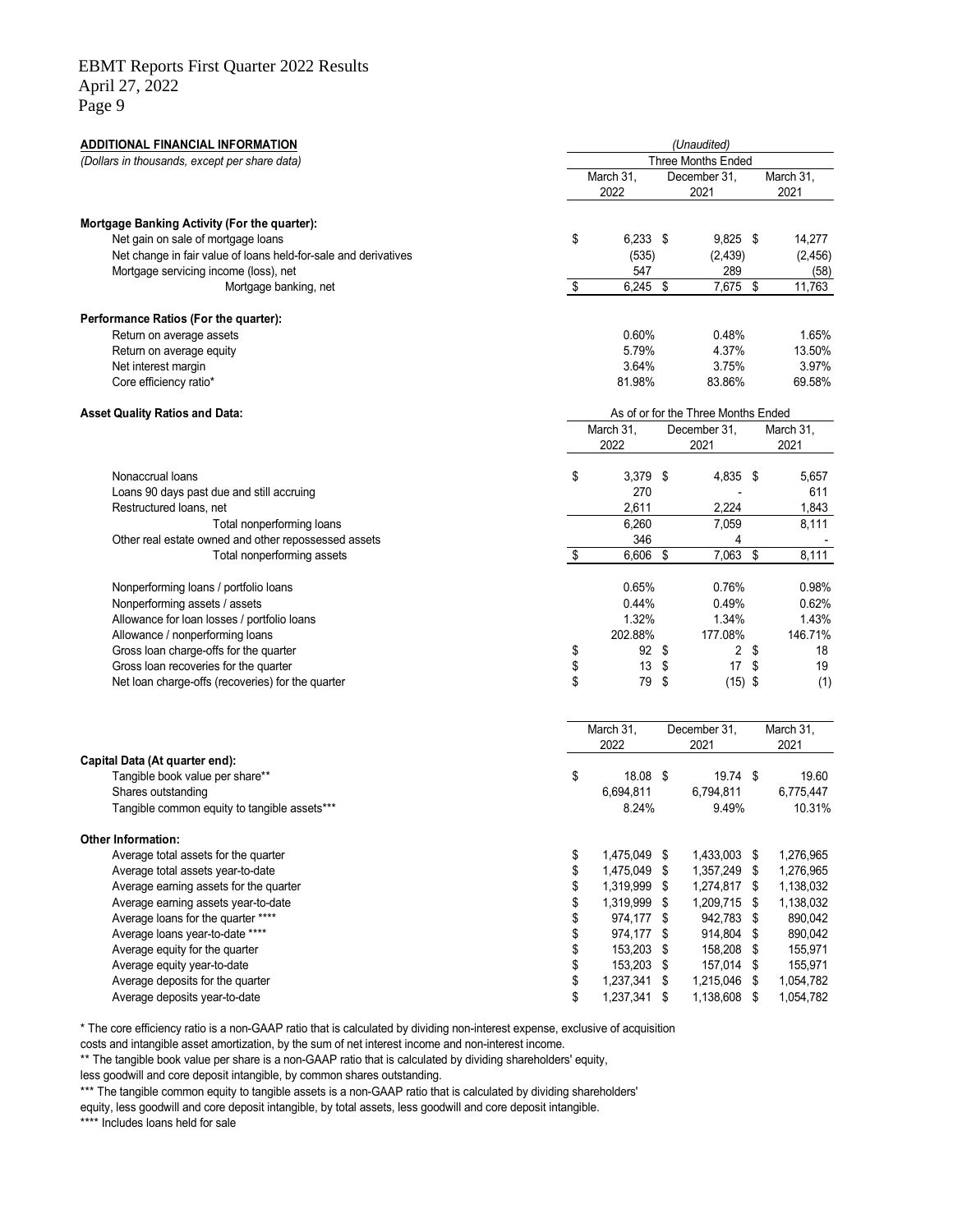# **Reconciliation of Non-GAAP Financial Measures**

| <b>Core Efficiency Ratio</b>          | (Unaudited)               |           |              |           |      |           |
|---------------------------------------|---------------------------|-----------|--------------|-----------|------|-----------|
| (Dollars in thousands)                | <b>Three Months Ended</b> |           |              |           |      |           |
|                                       | March 31,                 |           | December 31, |           |      | March 31, |
|                                       | 2022<br>2021              |           |              |           | 2021 |           |
| Calculation of Core Efficiency Ratio: |                           |           |              |           |      |           |
| Noninterest expense                   | \$                        | 16,948 \$ |              | 19,116 \$ |      | 17,213    |
| Acquisition costs                     |                           | (317)     |              | (726)     |      |           |
| Intangible asset amortization         |                           | (122)     |              | (142)     |      | (144)     |
| Core efficiency ratio numerator       |                           | 16,509    |              | 18,248    |      | 17,069    |
| Net interest income                   |                           | 11,845    |              | 12,045    |      | 11,139    |
| Noninterest income                    |                           | 8,293     |              | 9,715     |      | 13,393    |
| Core efficiency ratio denominator     |                           | 20,138    |              | 21,760    |      | 24,532    |
| Core efficiency ratio (non-GAAP)      |                           | 81.98%    |              | 83.86%    |      | 69.58%    |

| <b>Tangible Book Value and Tangible Assets</b>             | (Unaudited) |              |              |              |           |           |
|------------------------------------------------------------|-------------|--------------|--------------|--------------|-----------|-----------|
| (Dollars in thousands, except per share data)              | March 31,   |              | December 31, |              | March 31, |           |
|                                                            |             | 2022         |              | 2021         |           | 2021      |
| Tangible Book Value:                                       |             |              |              |              |           |           |
| Shareholders' equity                                       | \$          | 143,523 \$   |              | 156,729 \$   |           | 155,831   |
| Goodwill and core deposit intangible, net                  |             | (22, 458)    |              | (22, 578)    |           | (23,000)  |
| Tangible common shareholders' equity (non-GAAP)            | \$          | 121,065      | Ŝ.           | 134,151      | \$        | 132,831   |
| Common shares outstanding at end of period                 |             | 6,694,811    |              | 6,794,811    |           | 6,775,447 |
| Common shareholders' equity (book value) per share (GAAP)  | \$          | $21.44$ \$   |              | 23.07 \$     |           | 23.00     |
| Tangible common shareholders' equity (tangible book value) |             |              |              |              |           |           |
| per share (non-GAAP)                                       | \$          | 18.08 \$     |              | $19.74$ \$   |           | 19.60     |
| Tangible Assets:                                           |             |              |              |              |           |           |
| Total assets                                               | \$          | 1,492,053 \$ |              | 1,435,926 \$ |           | 1,311,421 |
| Goodwill and core deposit intangible, net                  |             | (22, 458)    |              | (22, 578)    |           | (23,000)  |
| Tangible assets (non-GAAP)                                 | \$          | 1,469,595    | S            | 1,413,348    | \$        | 1,288,421 |
| Tangible common shareholders' equity to tangible assets    |             |              |              |              |           |           |
| (non-GAAP)                                                 |             | 8.24%        |              | 9.49%        |           | 10.31%    |